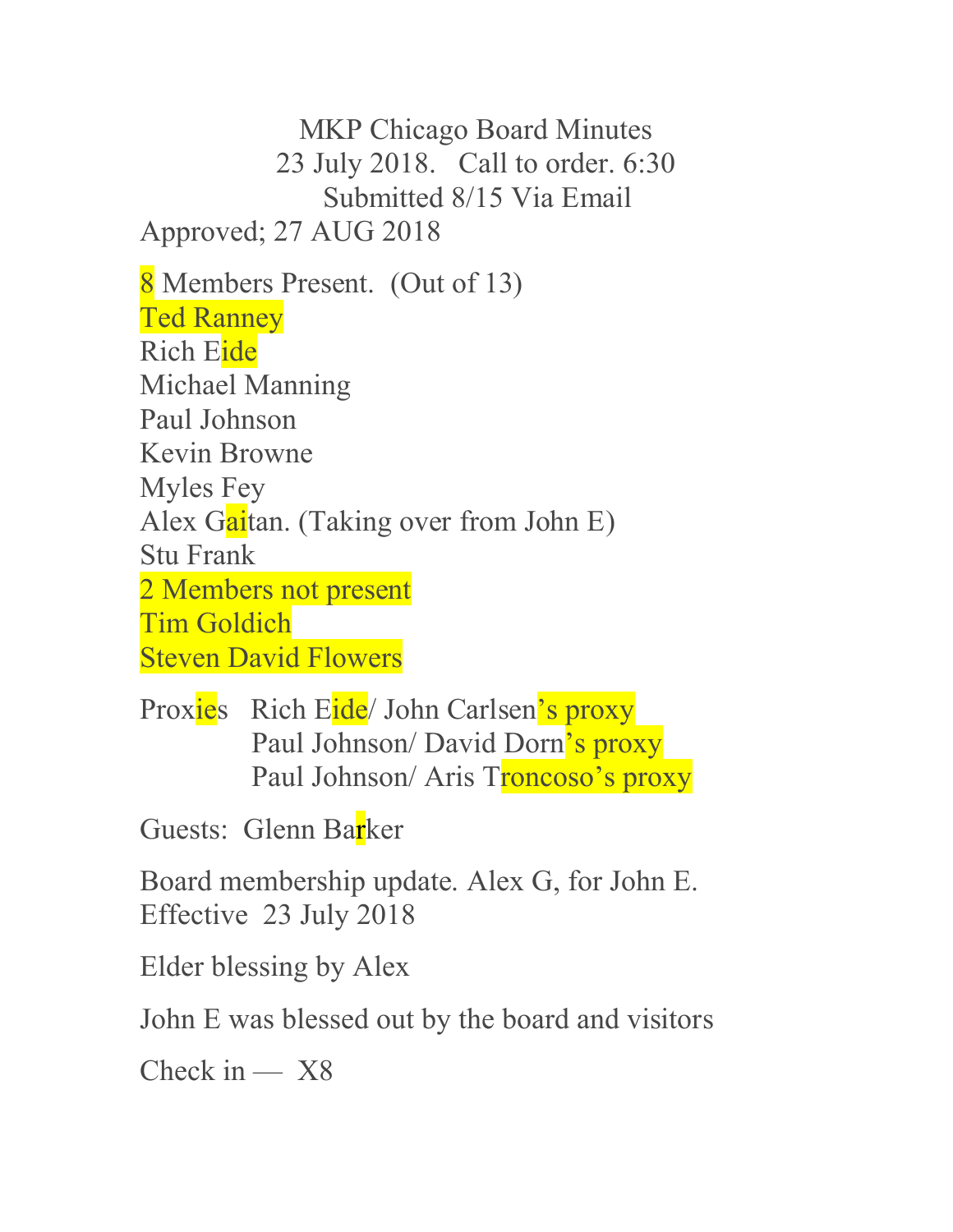| Approved of Minutes - | 5 in favor<br>1 against. (Stu)<br>1 abstain (Alex) |
|-----------------------|----------------------------------------------------|
| Approval of Agenda -  | 7 in favor                                         |

Chairs Report

Stu PoO that the chair did not send the chairmen's report to the member of the BOD prior to the meeting.

Training Dates (see agenda). A discussion of the 2019 schedule took place. Concern about the three months in row (AUG, SEPT, OCT) NWTA's The decision was to hold back on the Sept 2019 NWTA from the public schedule. But may be offered at a later date. Vote to accept 7/0/0

Overnight Guests at the Center

A guest was found to be sleeping at the center, prior to a Saturday meeting. (Date?). The conversation was taken **offline.** A policy will be drafted by Ted and Kevin for the August meeting outlining who can approve ay stays and who must be informed in advance of any such overnight stays.

Old Business

Flowers board removal. Chair read the email from SDF resigning for the board. Effective 23 July 2018 (see attached email). To confirm resignation a vote of acceptance/and removal was taken.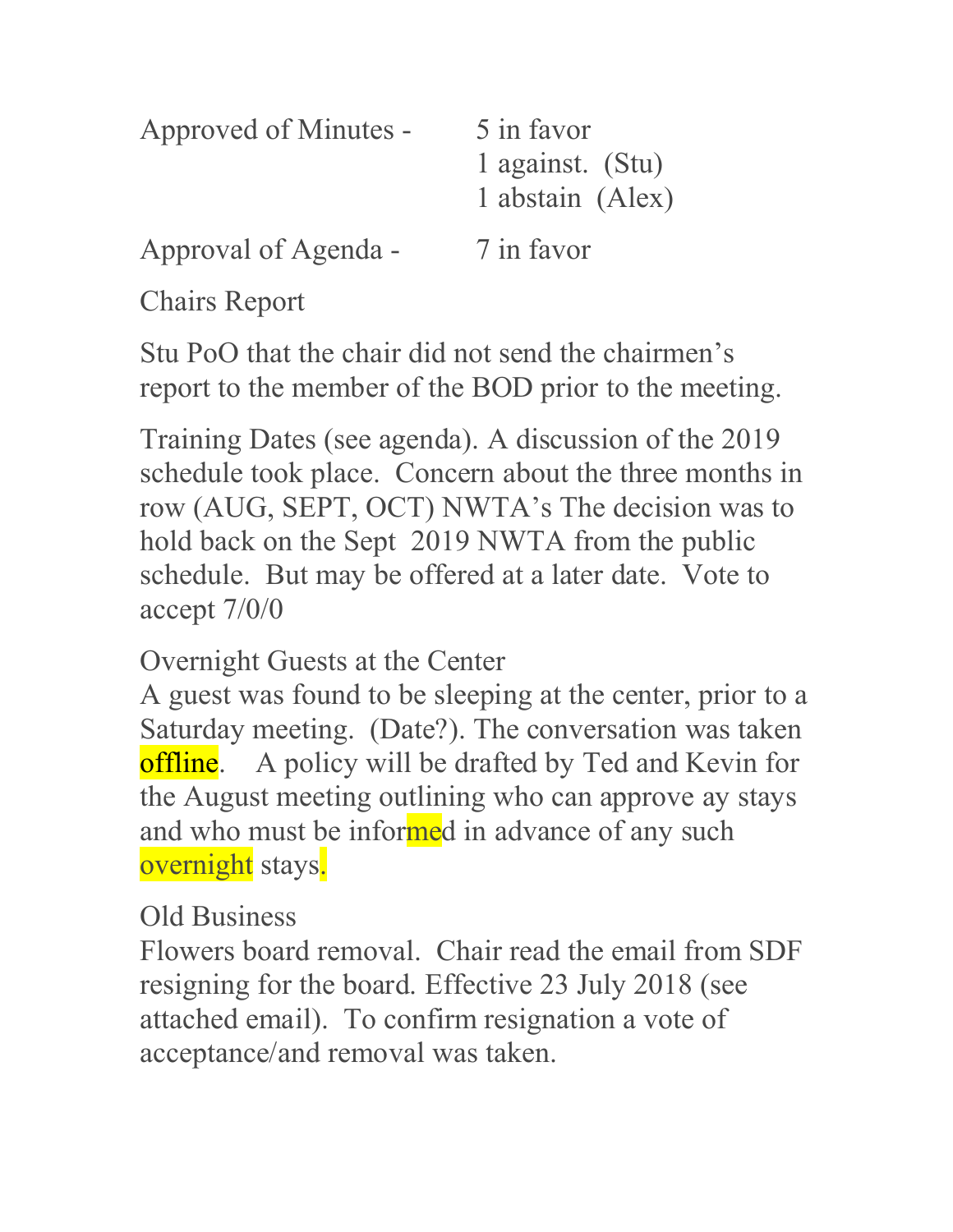8 in favor 0 against 2 abstain\*

Board Membership now rests at 12 man

Action Item— Stu moved. Alex seconded; Motion: To rescind the prior successful motion to remove SD Flowers 1 in favor. Stu

8 against

1 abstain Alex

PoO. By Stu Not accepted by Chair.

Action Item - Moved by Paul Johnson. Seconded by M. Manning: Motion not to entertain the prior motion again. Vote on Motion.

8 in favor. 1. against Stu

1 abstain Alex

The Stu Frank "compromise" Proposal 1 in favor. STU 8 against 1 abstain Alex

Unification Update — Paul Johnson